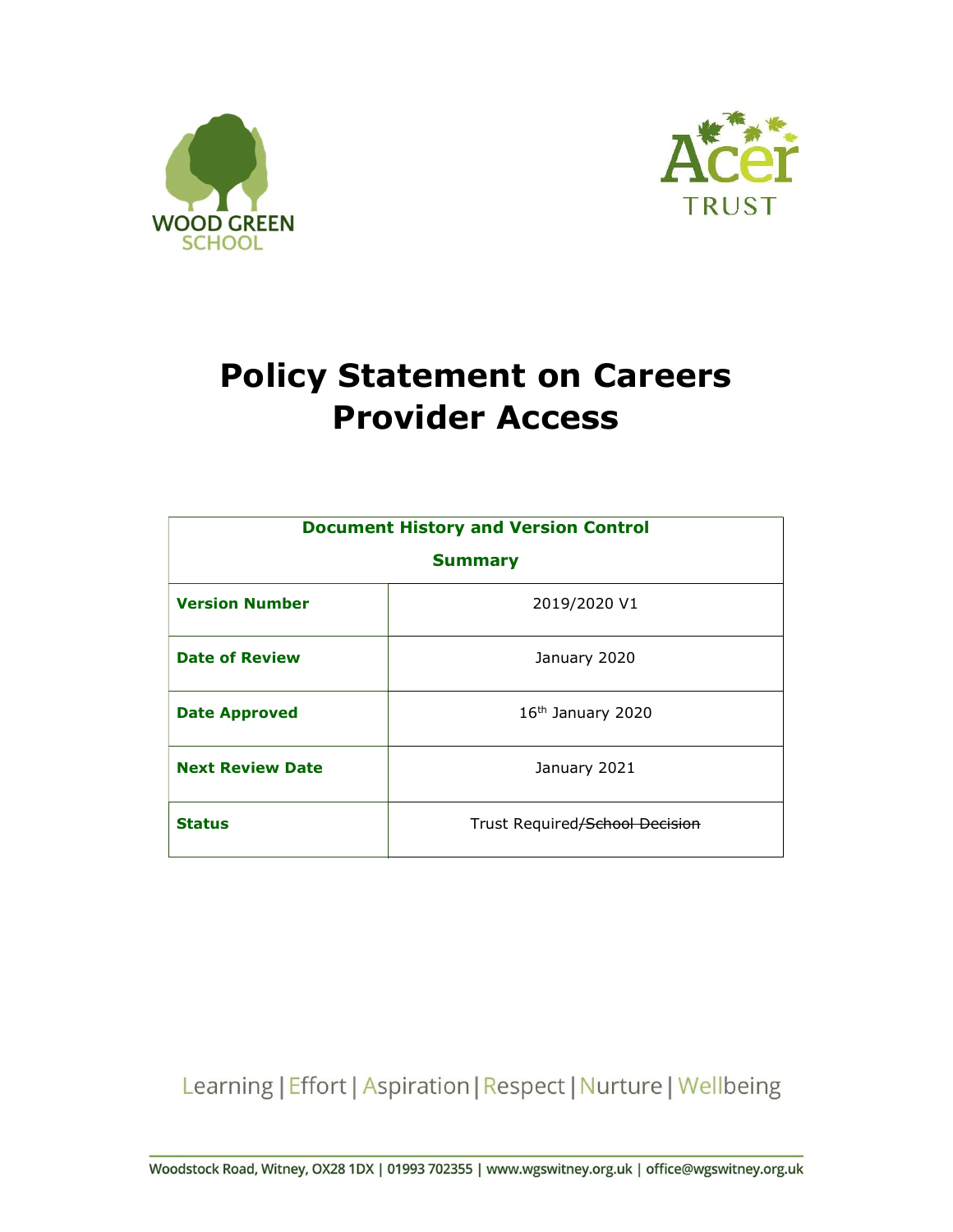



## Policy Statement on Careers Provider Access

## Introduction

This policy statement sets out the school's arrangements for managing the access of providers to pupils at the school for the purpose of giving them information about the provider's education or training offer. This complies with the school's legal obligations under Section 42B of the Education Act 1997.

## Pupil entitlement

- All pupils in years 8-13 are entitled:<br>• to find out about technical education qualifications and apprenticeships opportunities, as part of a careers programme which provides information on the full range of education and training options available at each transition point;<br>• to hear from a range of local providers about the opportunities they offer, including
	- technical education and apprenticeships through options events, assemblies and group discussions and taster events; • to understand how to make applications for the full range of academic and technical
	- courses.

#### Management of provider access requests

#### 1. Procedure

A provider wishing to request access should contact either Kathryn King, Carers Co-ordinator or David Askew, School Lead for CEIAG.

Telephone: 01993 702355. Email: k.king@wgswitney.org.uk; d.askew@wgswitney.org.uk

#### 2. Opportunities for access

A number of events, integrated into the school careers programme, will offer providers an opportunity to come into school to speak to pupils and/or their parents/carers:

| Year Group | Autumn Term          | Spring Term         | Summer Term          |
|------------|----------------------|---------------------|----------------------|
| Year 8     | Personal Development | Careers and Post 16 | Personal Development |
|            | Careers and          | opportunities       | Careers and          |
|            | Apprenticeships      | Assemblies and      | Apprenticeships      |
|            | lesson time          | presentations       | lesson time          |
| Year 9     | Personal Development | Careers and Post 16 | Personal Development |
|            | Careers and          | opportunities       | Careers and          |
|            | Apprenticeships      | Assemblies and      | Apprenticeships      |
|            | lesson time          | presentations       | lesson time          |
|            |                      | KS4 options event   |                      |
| Year 10    | Apprenticeships Fair | Careers and Post 16 | Personal Development |
|            |                      | opportunities       | Careers and          |